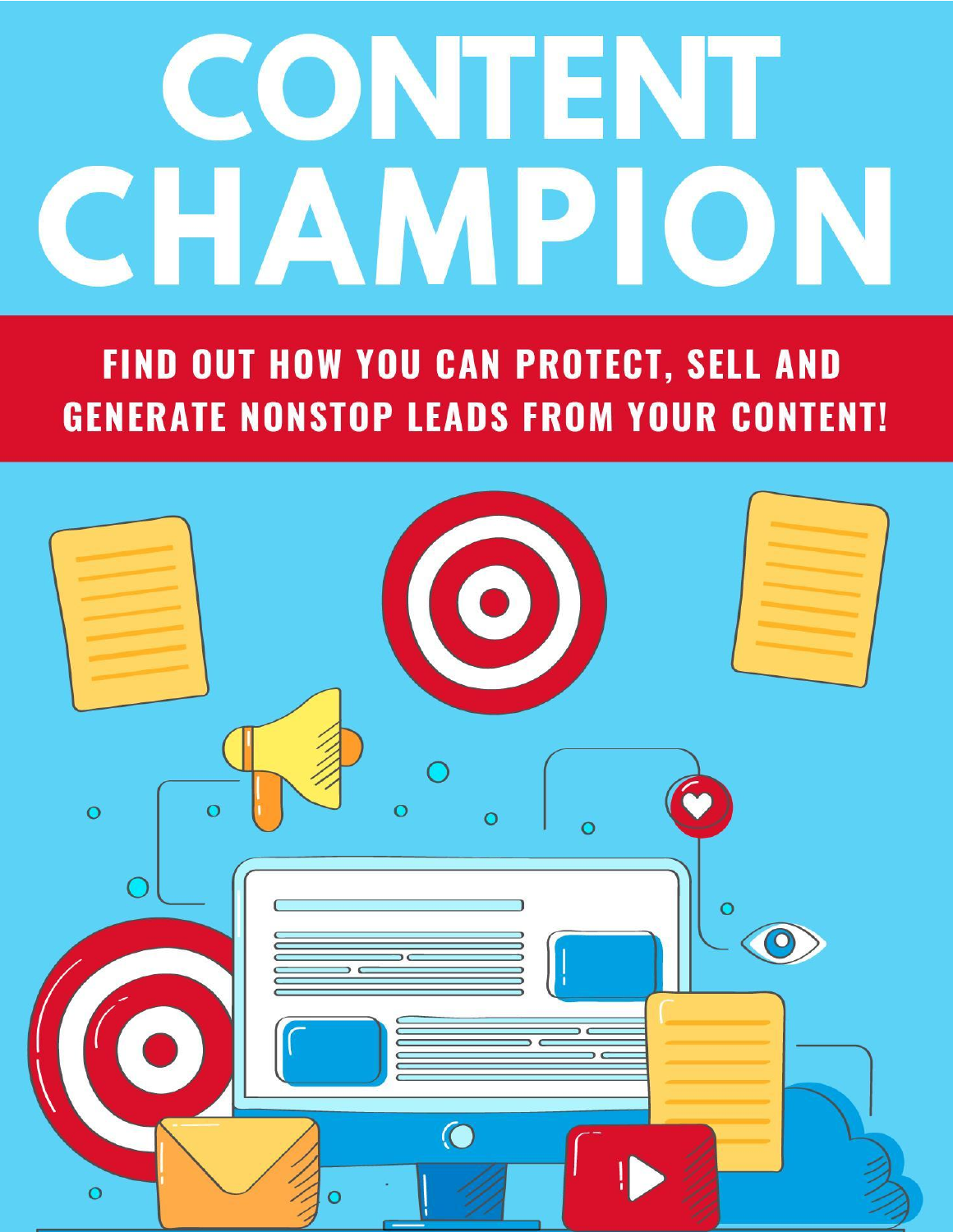**Copyright ©** All rights reserved worldwide.

**YOUR RIGHTS:** This book is restricted to your personal use only. It does not come with any other rights.

**LEGAL DISCLAIMER:** This book is protected by international copyright law and may not be copied, reproduced, given away, or used to create derivative works without the publisher's expressed permission. The publisher retains full copyrights to this book.

The author has made every reasonable effort to be as accurate and complete as possible in the creation of this book and to ensure that the information provided is free from errors; however, the author/publisher/ reseller assumes no responsibility for errors, omissions, or contrary interpretation of the subject matter herein and does not warrant or represent at any time that the contents within are accurate due to the rapidly changing nature of the internet.

Any perceived slights of specific persons, peoples, or organizations are unintentional.

The purpose of this book is to educate, and there are no guarantees of income, sales, or results implied. The publisher/author/reseller can, therefore, not be held accountable for any poor results you may attain when implementing the techniques or when following any guidelines set out for you in this book.

Any product, website, and company names mentioned in this report are the trademarks or copyright properties of their respective owners. The author/publisher/reseller are not associated or affiliated with them in any way. Nor does the referred product, website, and company names sponsor, endorse, or approve this product.

**COMPENSATION DISCLOSURE:** Unless otherwise expressly stated, you should assume that the links contained in this book may be affiliate links, and either the author/publisher/reseller will earn a commission if you click on them and buy the product/service mentioned in this book. However, the author/publisher/reseller disclaims any liability that may result from your involvement with any such websites/products. You should perform due diligence before buying the mentioned products or services.

This constitutes the entire license agreement. Any disputes or terms not discussed in this agreement are at the sole discretion of the publisher.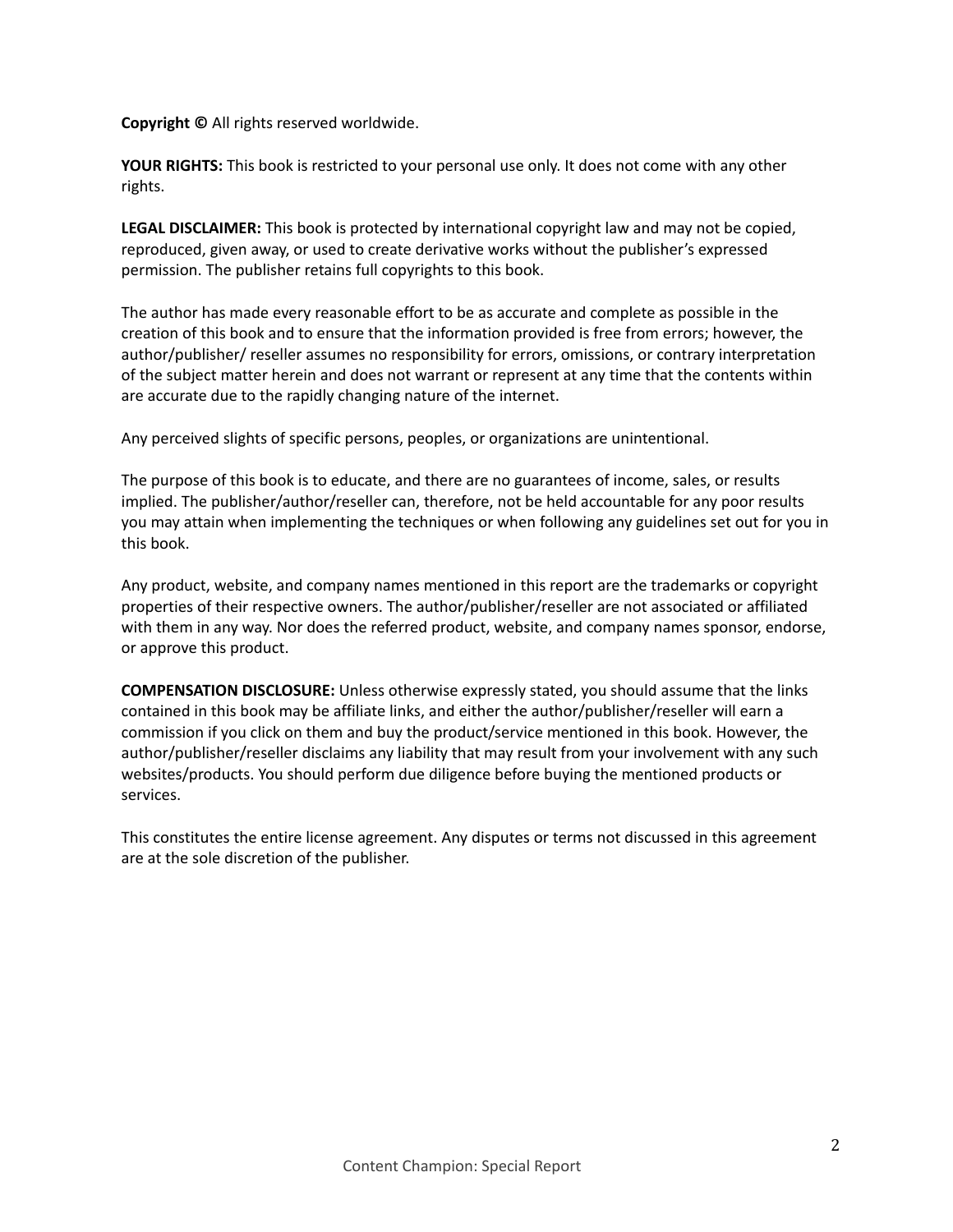## **Table of Contents**

| Introduction                                        | 5. |
|-----------------------------------------------------|----|
| The Importance of Improving Your Readers Experience | 8  |
| Maximize Conversion with Multiple Points of Entry   | 11 |
| <b>Protecting Your Content</b>                      | 14 |
| <b>Boost Sales with Previews</b>                    | 17 |
| Think Outside the Sale                              | 19 |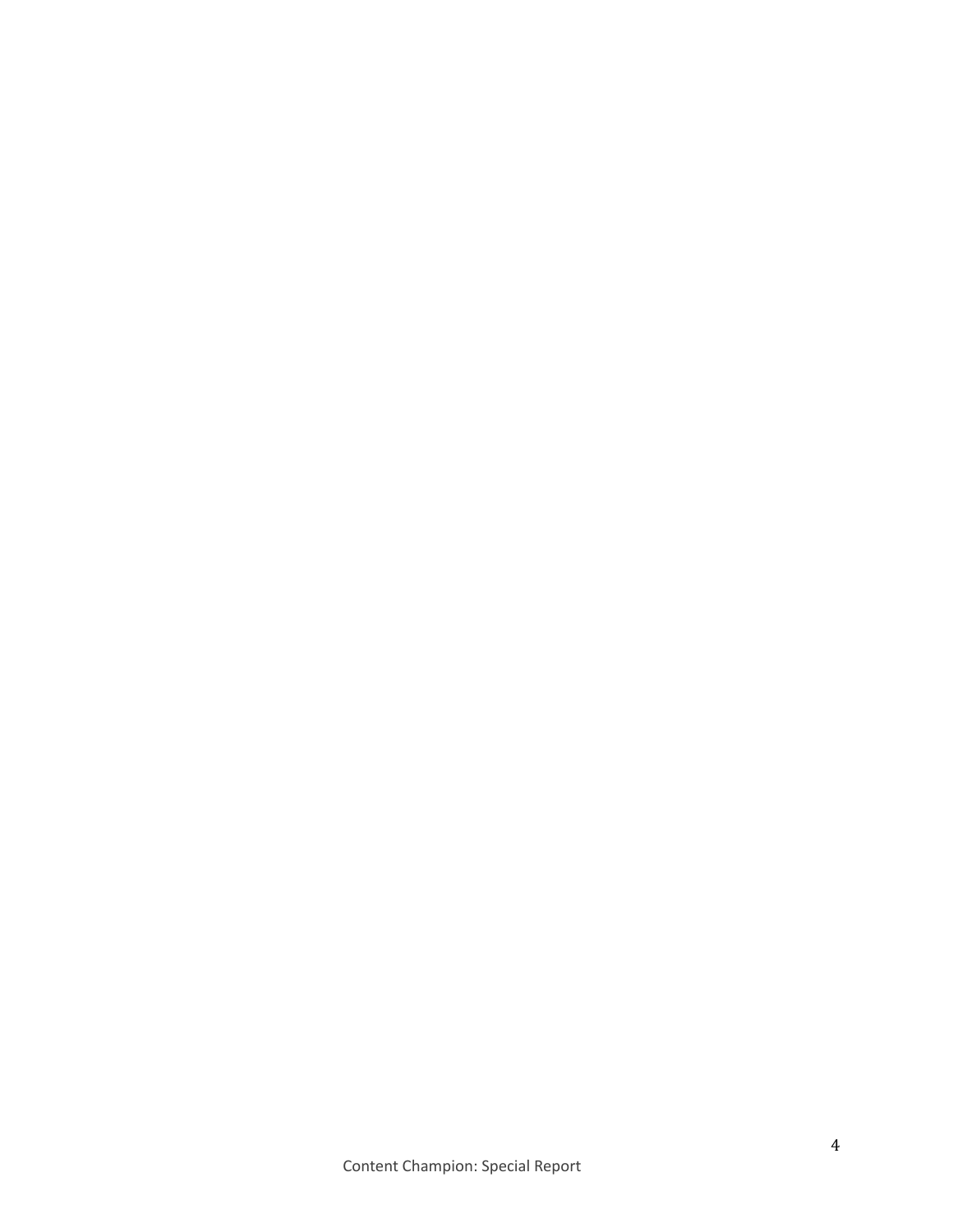### <span id="page-4-0"></span>**Introduction**

The reality is; there is no better way to maximize your income than with digital products.

Not only is there no overhead or hefty start-up costs, but creating stand-out information products is easier than you may think.

Plus, digital products are in demand in virtually **every** market.

Whether you are catering to business, self-help and improvement, or hobby niches, there is an **ever-growing demand** for fresh information in your niche, as well as tips and strategies that help your customer throughout their journey.

There is, however, one downside when it comes to creating digital products.

#### **You need to find a way to stand out.**

As more people realize the incredible potential to generate a full-time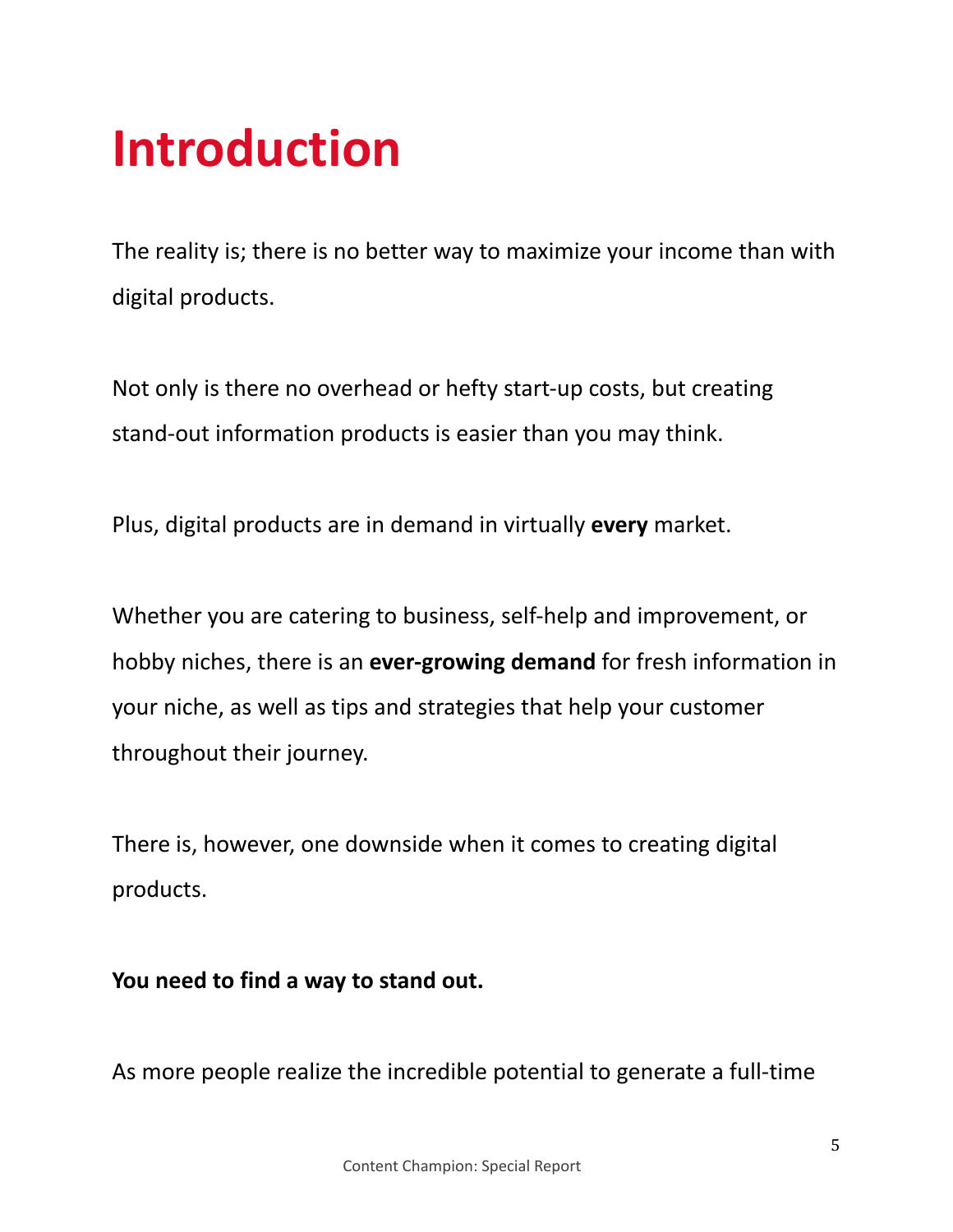income with less than part-time hours with digital products, the markets become crowded with creators who want a piece of the ever-growing pie.

This means that you need to find a *different* way to present your information to the same audience.

In addition, you also want your content to go the distance for you in helping you grow a following, generate fresh leads every day, and solidify your place in your market.

In other words, you need to be able to repurpose your digital products so that they are used in many ways—all of which are geared towards quickly leveling up your business, so you can make more money with less work (and in less time).

Work smarter, not harder is the name of the game.  $\odot$ 

In this special report, we'll take a deep-dive into a few different ways you can present, distribute and successfully leverage your digital products in such a way that they work overtime in helping to grow your business.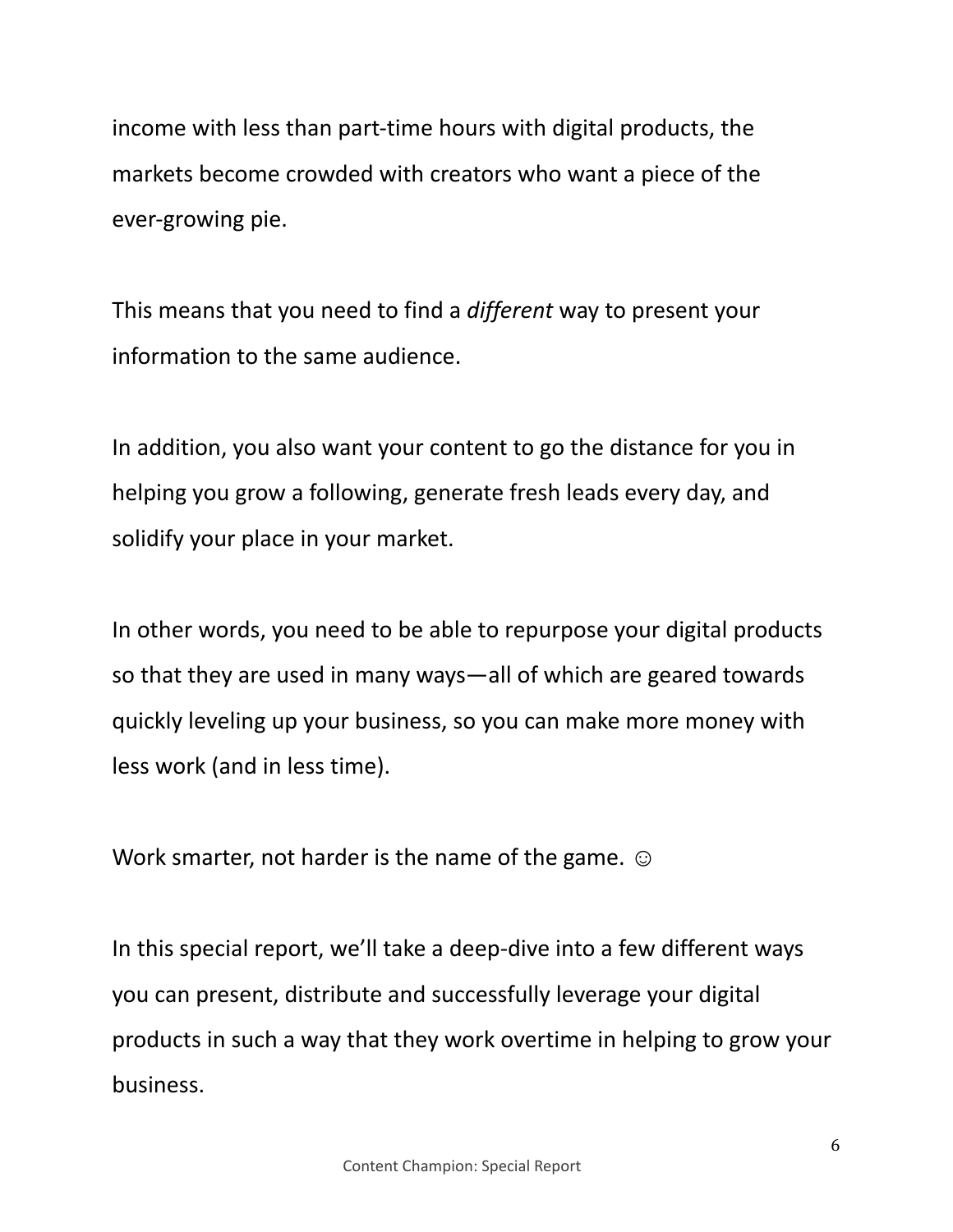So, without further delay, let's get started!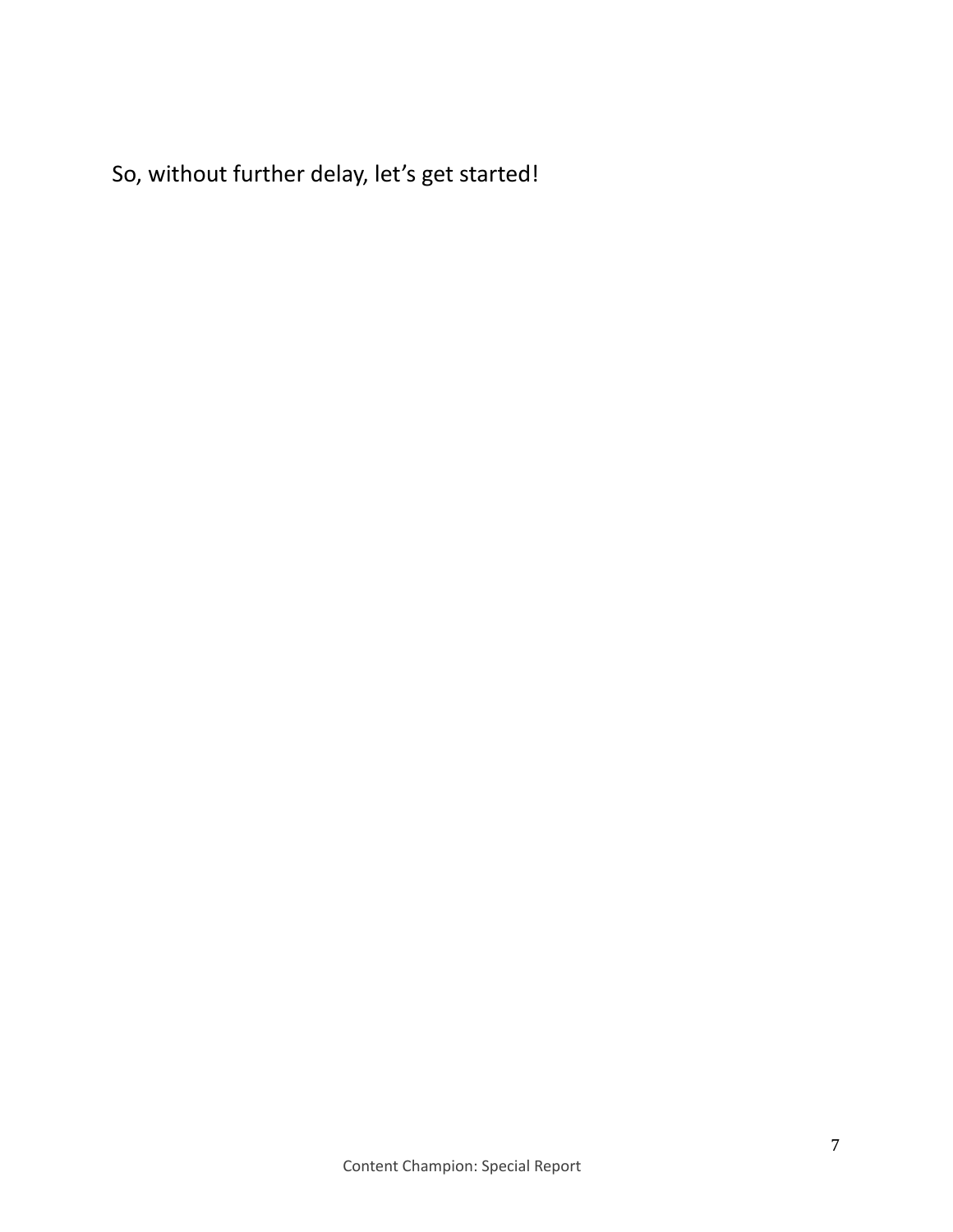## <span id="page-7-0"></span>**The Importance of Improving Your Readers Experience**

One of the most often overlooked aspects of delivering content to readers is ensuring you provide the **best user experience possible.**

Many content creators focus so much on the product itself that they fail to consider how the content is actually delivered, viewed, or even what options are given to the reader.

People prefer to learn and consume information in different ways, so there isn't a one-size-fits-all, and so your approach to delivering content should never be based on just one method or format.

Instead, consider things from your readers' perspective.

Perhaps they prefer to read content online, or maybe they want to download a copy to read at a later time.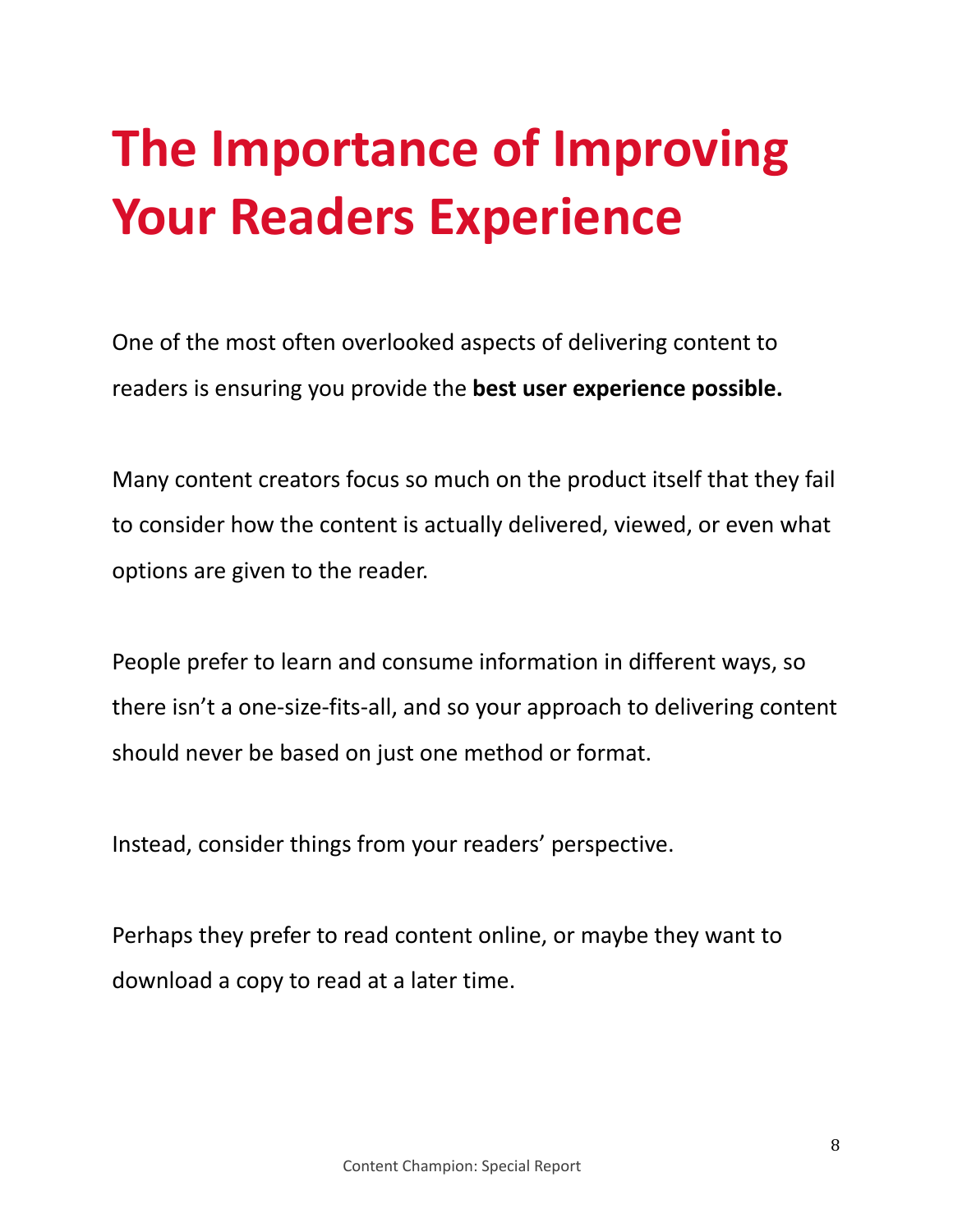You should also consider the devices people may use to read your content, since not everyone will be on a laptop or desktop computer.

Today, it has never been more important to ensure your content delivery system is mobile-friendly; responsive, so that it looks just as good on a smartphone as it does on a full-size screen.

People are on the go, taking content with them and consuming it outside of the office, so you'll want to make sure that your digital products are accessible from anywhere, and viewable on any device they may use.

The more attention you give to improving your readers overall experience, the easier it will be to turn them into a lifelong, loyal customer or subscriber. It will help you stand out in your market, and keep people glued to your content.

This also goes beyond just ensuring your content looks great on mobile devices. You should also think about offering *different formats* for at least some of your content pieces.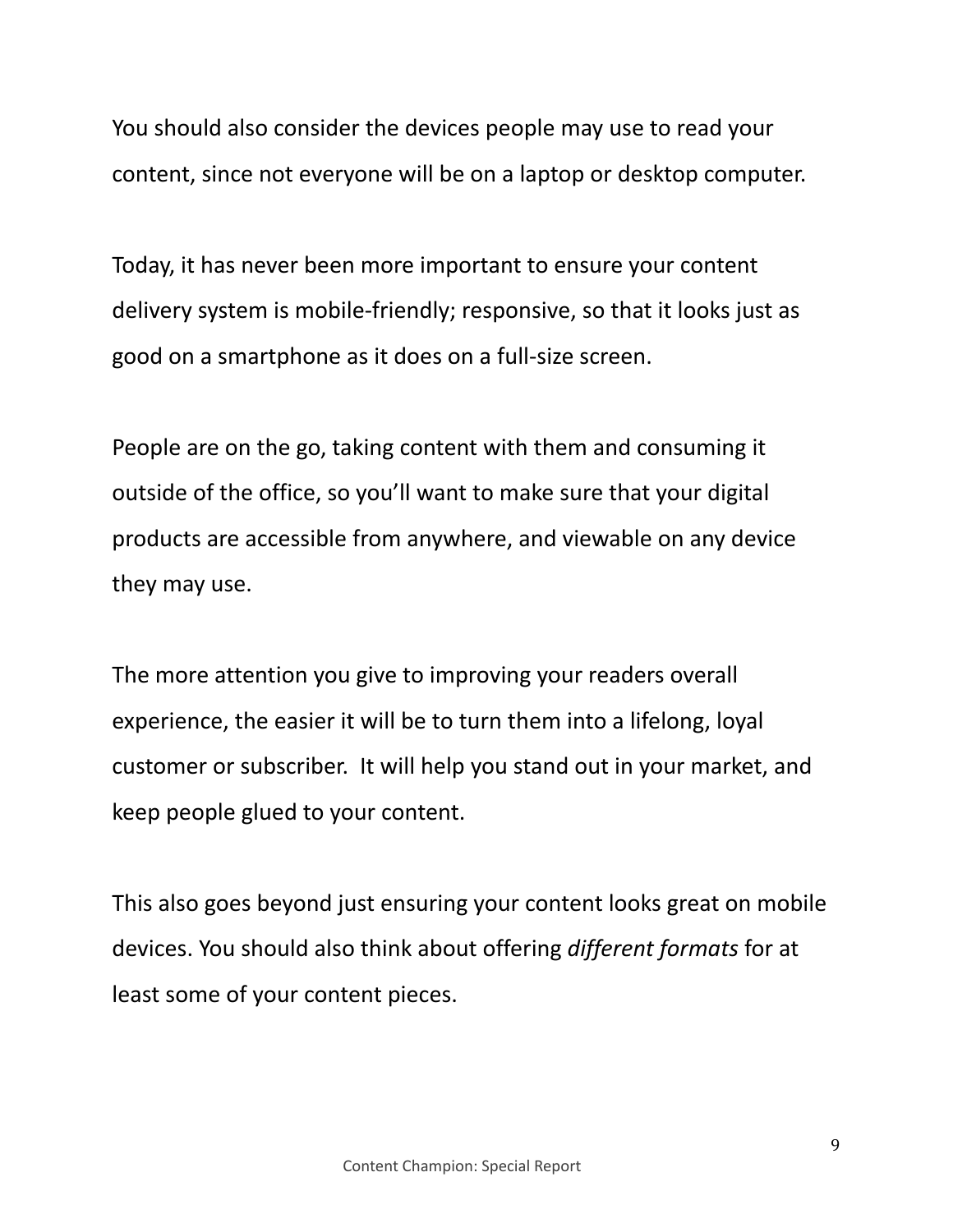Whether that means offering video-based versions of information products, or audio versions for those who prefer listening to books rather than reading them, the choice is yours.

People are busy, and not everyone can find the time to sit down and consume content the way we used to. So, catering to busy lifestyles by providing different options and offering flexibility that other creators may not, you'll keep people coming back again and again.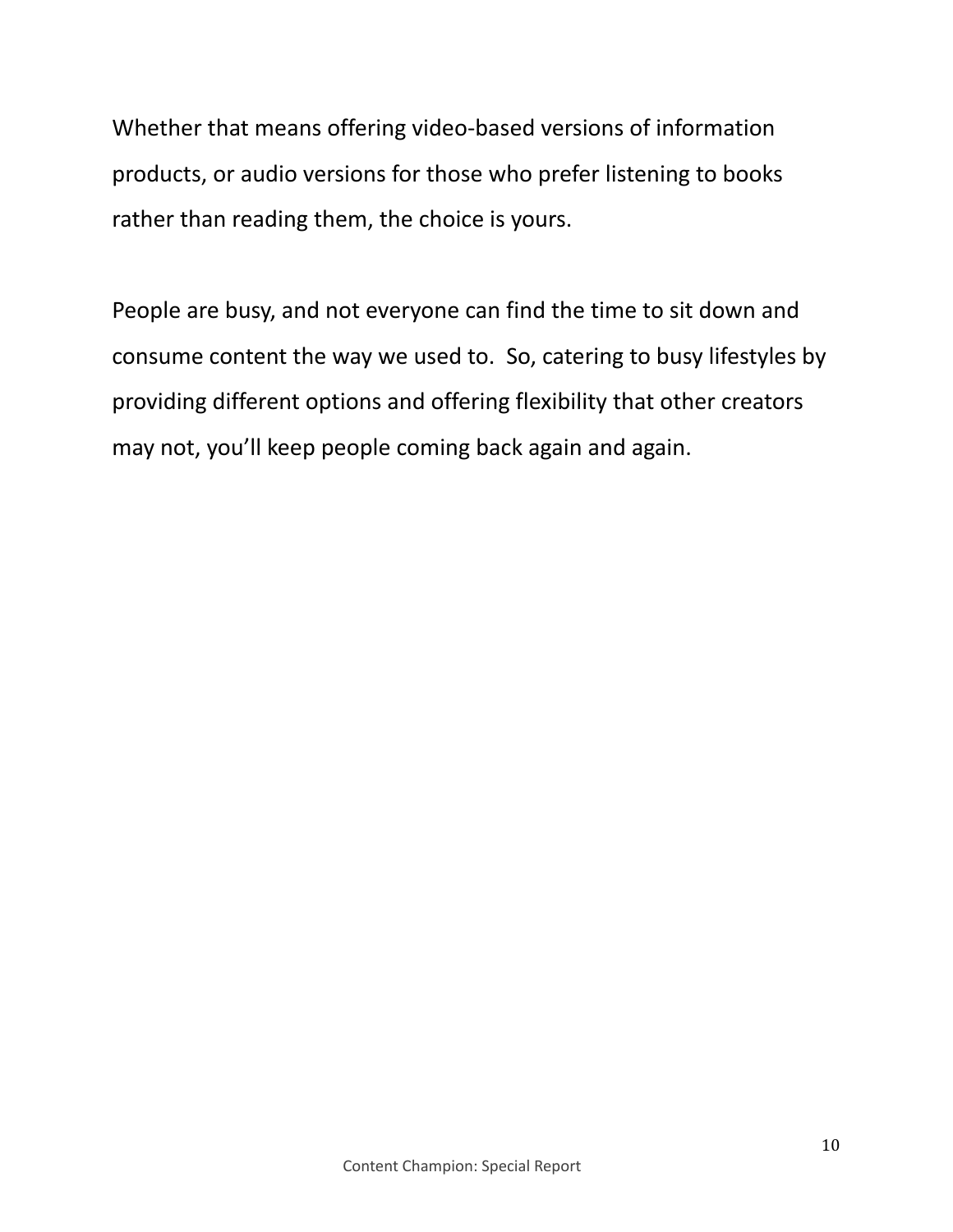## <span id="page-10-0"></span>**Maximize Conversion with Multiple Points of Entry**

If you're looking to grow your mailing list, while ensuring it's full of red-hot leads and not just drive-by freebie seekers (who forget all about you days later), you'll want to focus on building a system that allows you to capture leads at **any point in the process.**

So for example, instead of having just one shot to convert a reader into a subscriber, such as on the landing page, you can capture names and email addresses from any page point in your readers' timeline.

Working with a system like this instantly maximizes your chances at building laser-targeted, active lists of subscribers and buyers because you are able to connect with your audience from **multiple points of entry**, rather than just one, as with traditional lead pages.

The more chances you give yourself to convert a reader into a subscriber or customer, the faster you'll grow your business and take things to the next level.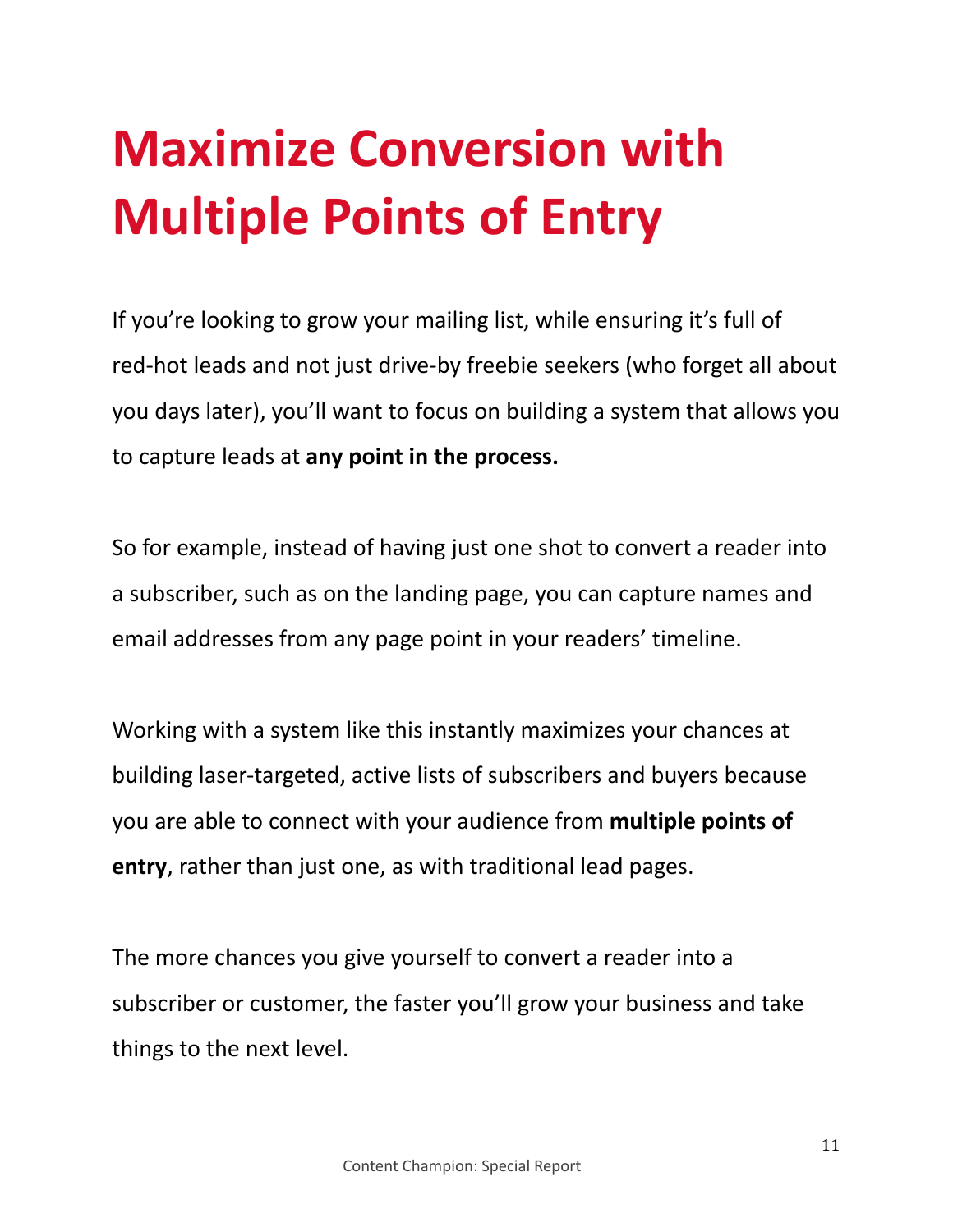Traditionally, you'd be given that one chance to transform a visitor into a reader or customer—your squeeze page, sales page or landing page.

But today, using tools like FlipGuardian, you can automatically connect with readers from any point in the process.

You can even send them directly to your CRM, or integrate with your chosen autoresponder to initiate the introduction process and begin nurturing a relationship with every subscriber.

Regardless of what solution you choose, keep in mind that the more streamlined the process is, the better.

You **never want to complicate your system** or force readers' through several steps before they are given the opportunity to purchase or subscribe.

Keep things simple, but always be on the lookout for ways to further target and connect with readers' from beyond a landing page or sales page.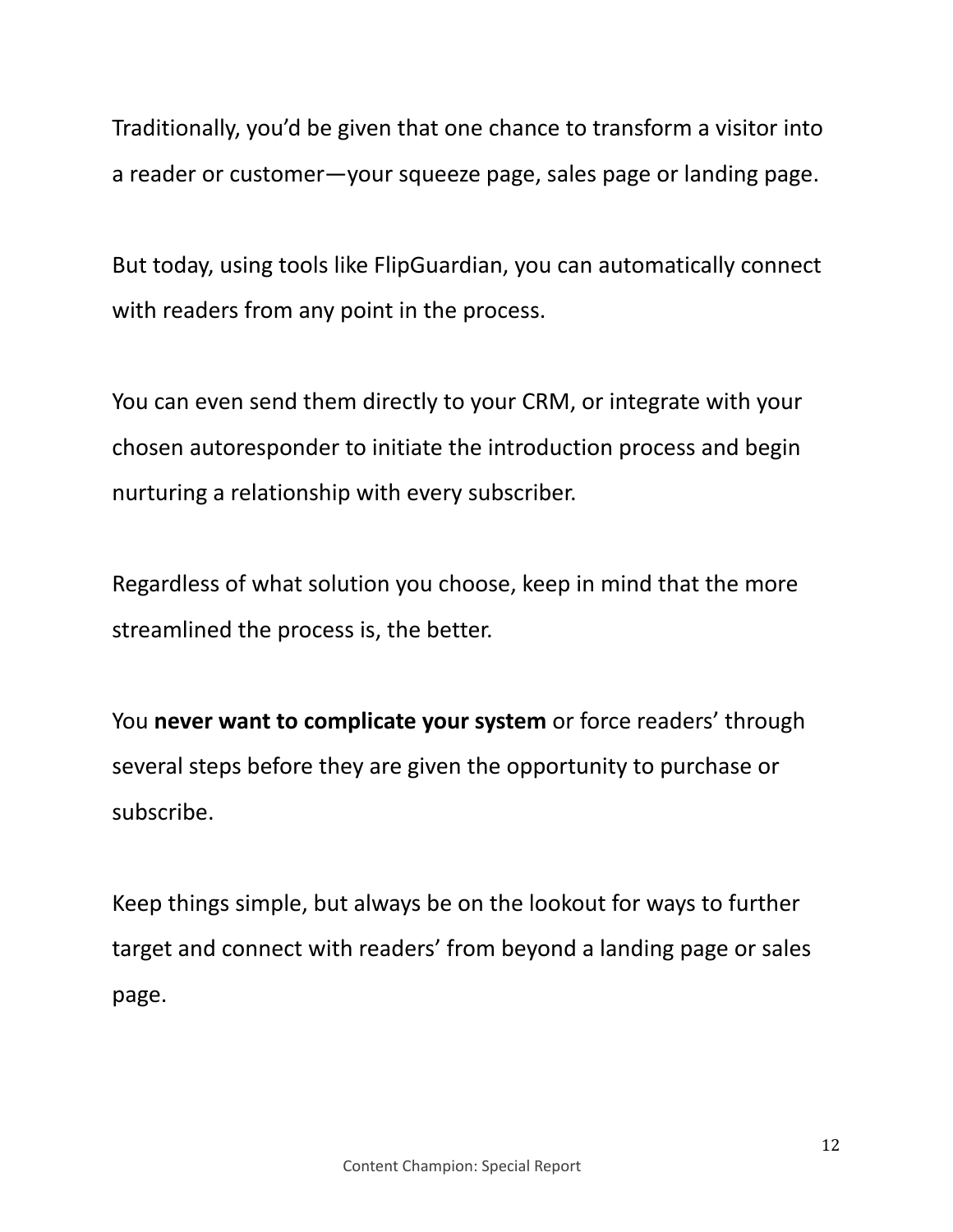Go deeper than that. Give yourself more opportunities to convert a reader into a buyer.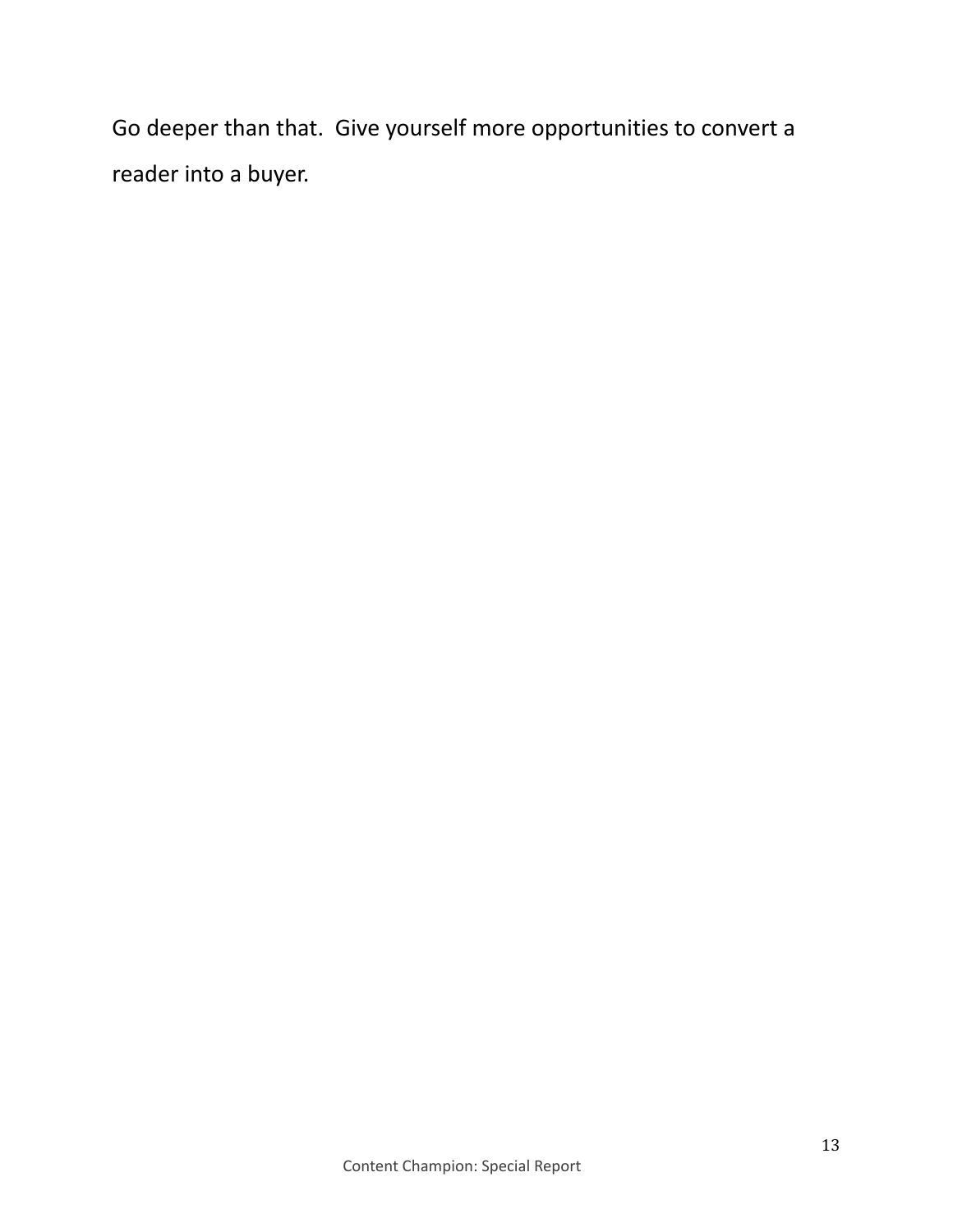### <span id="page-13-0"></span>**Protecting Your Content**

If you've ever released a digital product before, you know how important it is to ensure your content is always secure.

If you don't, chances are your content will be shared with others and distributed all over the Internet in a matter of days.

Talk about a campaign killer.

But it comes as no surprise that so many creators aren't protecting their content. After all, it isn't always the easiest thing to do.

In fact, unless you're using an lms or similar platform that simplifies the process and does the heavy-lifting for you, protecting your content while also making it easy for customers to access often comes with a steep learning curve, especially if you aren't familiar with how to install and configure such software, apps or platforms.

Yet it isn't something you should overlook. In fact, safeguarding your content is one of the **most important things you can do** because not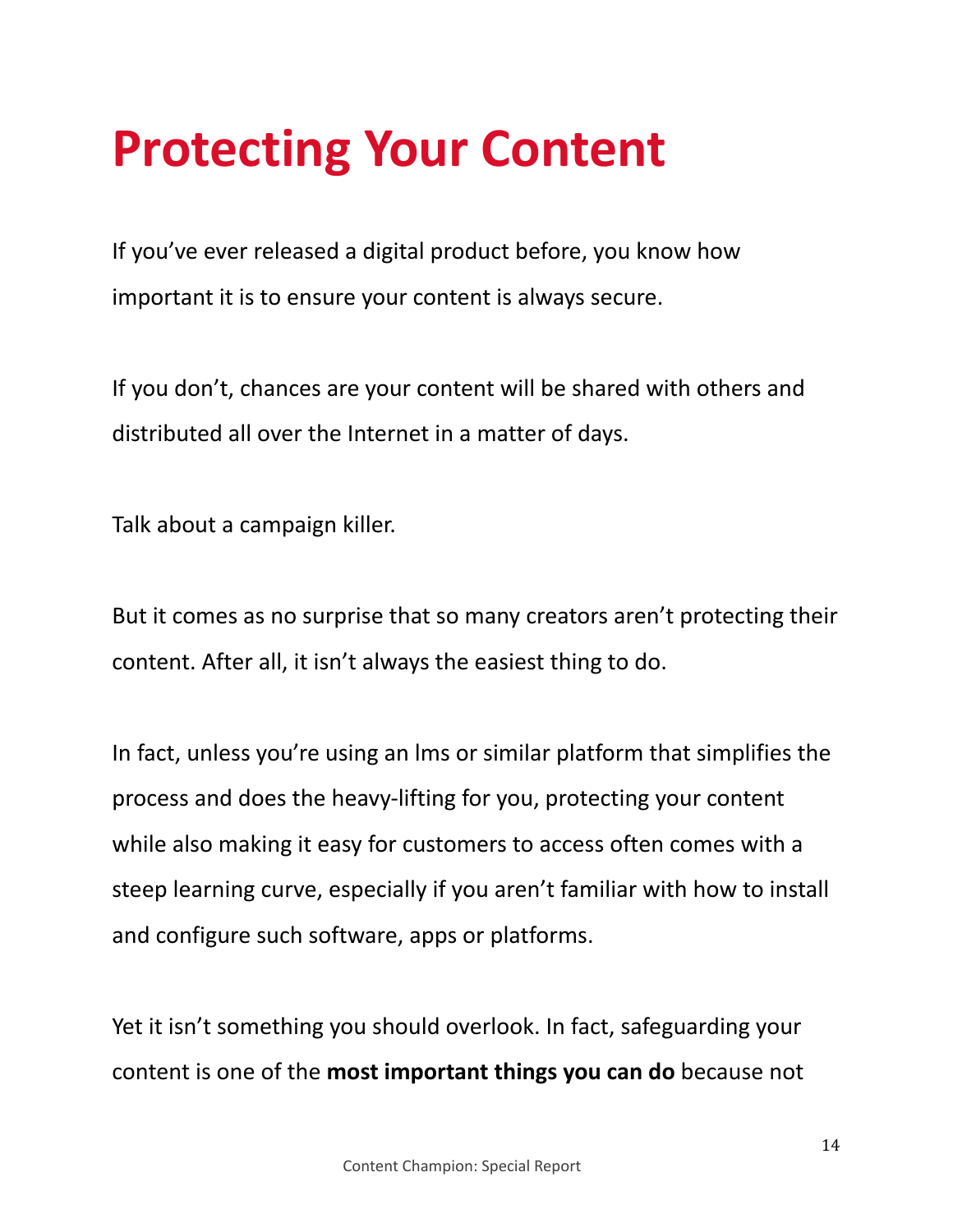only are you protecting your hard work, but you're protecting your profits.

Makes sense, right?

If someone distributes your content throughout online networks, communities, or even just amongst their own groups, they are harming your business. You'll lose money, or if you're giving away your content in exchange for an email address, you're losing valuable leads.

Thankfully, protecting your digital products doesn't have to be a difficult or time-consuming venture. And it also doesn't have to cost you an arm and a leg.

And better yet, you don't have to be a coding expert.

For example, DRM (Digital Rights Management) Softwares are an all-in-one solution for not only protecting your content, but it completely transforms the way you deliver content.

It's like content delivery on steroids. It will make your products stand out but just as important, it eliminates the learning curve and simplifies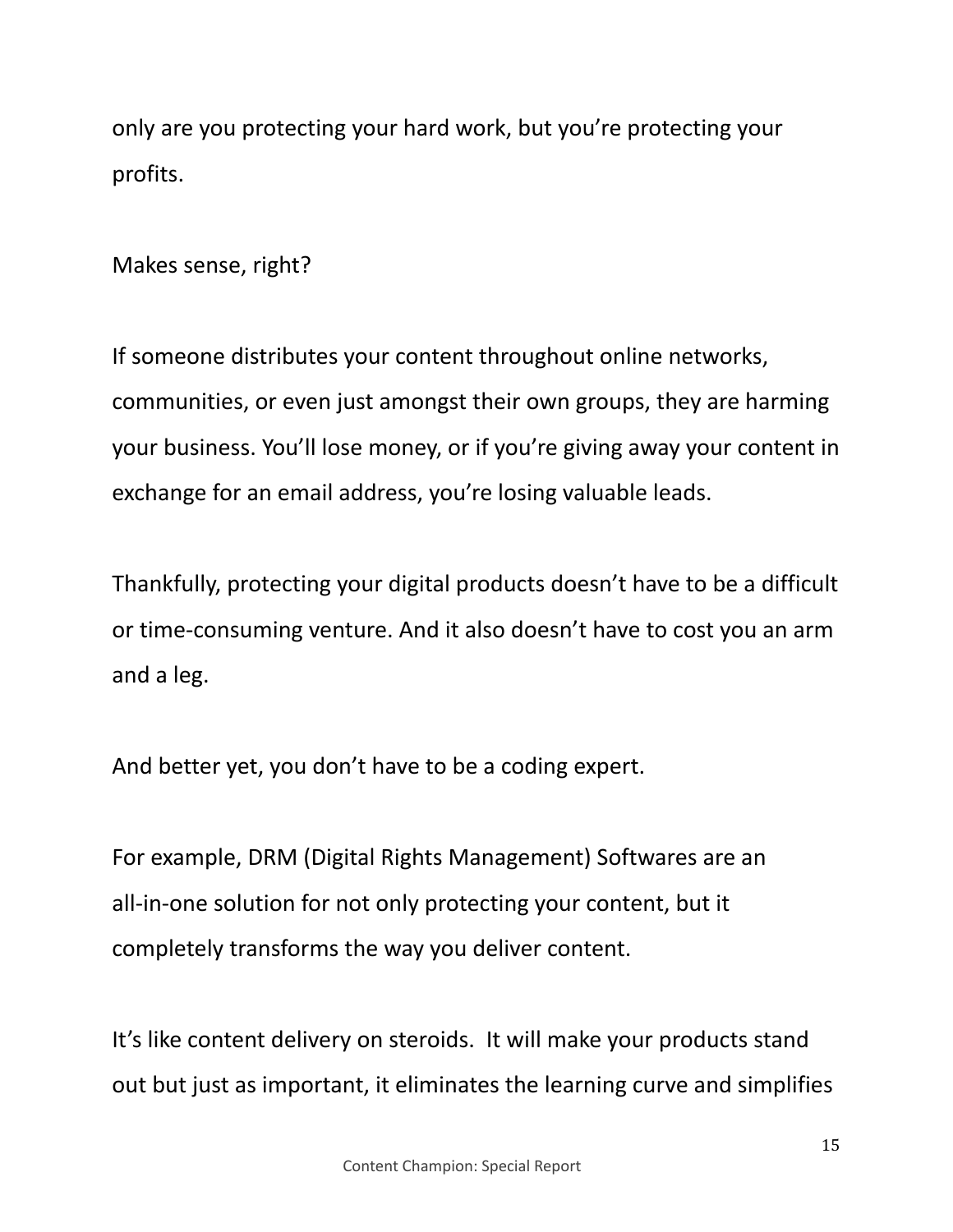the entire process.

Not only can you quickly set up campaigns that allow you to choose your overall purpose, such as whether you plan to offer content free or behind a paywall, but you can also customize the landing page so that it perfectly matches your brand.

The possibilities are endless when it comes to the flexibility of DRM Softwares that allow you to securely publish and distribute protected content, but the most important feature of all is just how easy it is to set up pages designed to protect your content so that only those who either subscribe, or pay, are able to access it.

From that point on, it takes only minutes to set up your entire campaign so that you can begin collecting leads, or generating sales if you are charging for access to your digital product.

It will save you a lot of time and money while eliminating the workload, and best of all, your content will be instantly secure.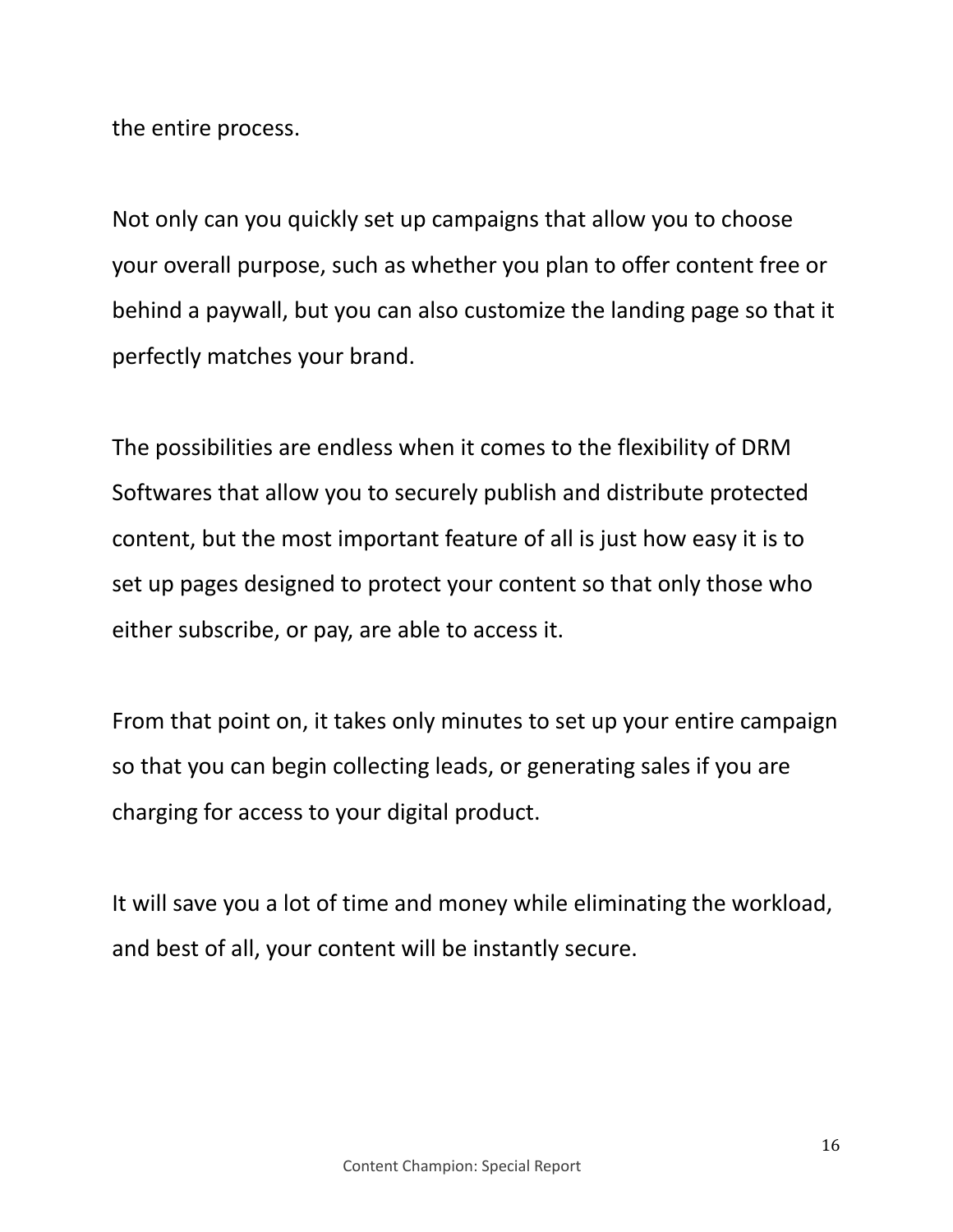#### **Boost Sales with Previews**

Savvy content creators know that the easiest way to boost conversion rates and maximize sales is to give potential customers a "taste test" of what they have to offer.

Providing users with the ability to preview content removes the barrier of entry and makes it easier for you to convert them into a customer.

With so many poor quality digital products hitting the market every day, there is no better way to persuade a visitor into becoming a subscriber or customer than by demonstrating exactly why they should take a chance on you.

There are, however, a few things to keep in mind:

#### **Just a glance**

When it comes to giving readers the opportunity to preview paid content, you want to strike a good balance between offering just enough and not too much.

The goal is to convert that reader into a subscriber or buyer, so it's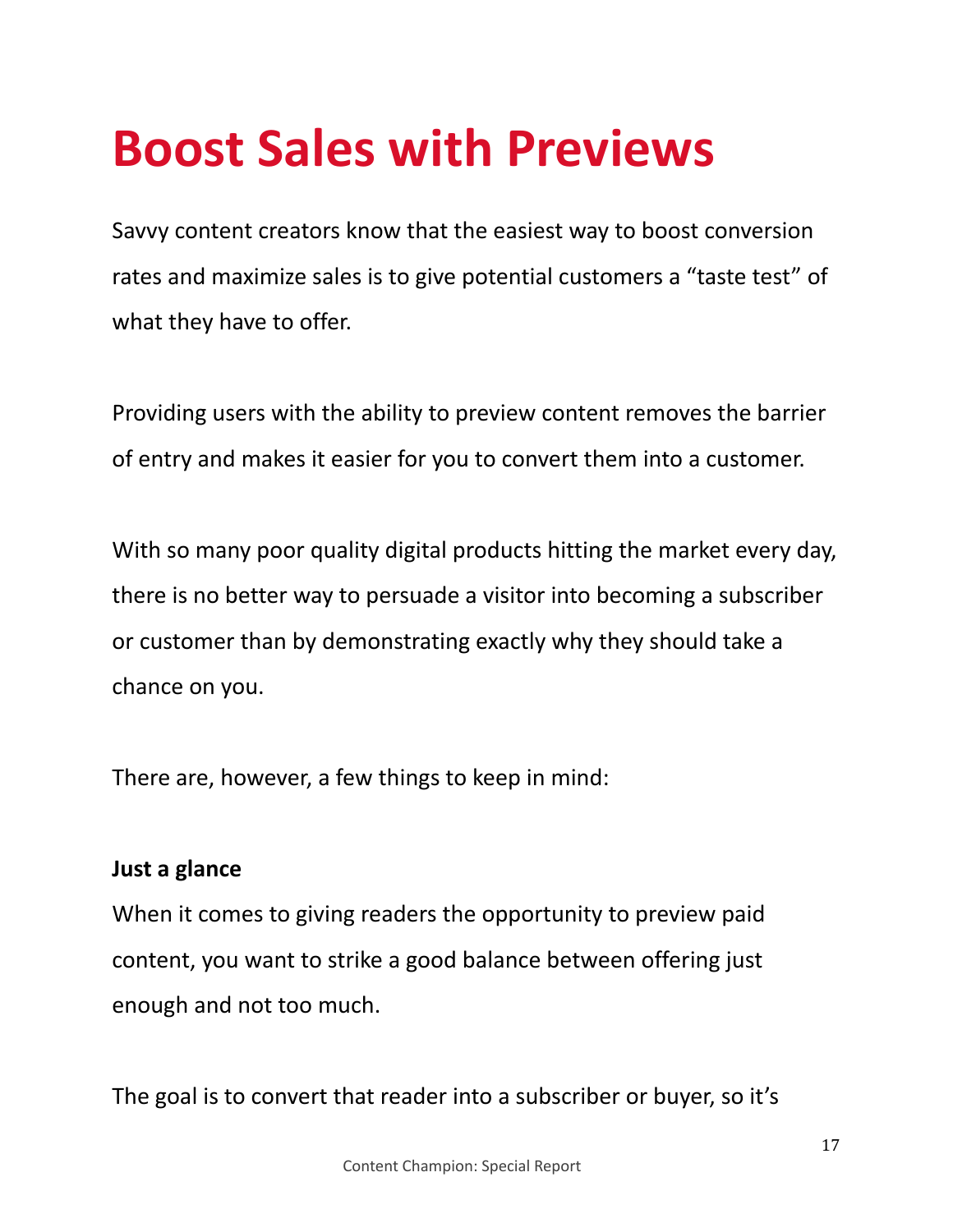important that you don't provide access to so much information that you've solved their problem, or addressed their question in the preview, rather than in the remainder of your product.

#### **Automatic Transitions**

Another important thing to keep in mind is that you need to streamline the process, so that readers who preview your content are automatically transitioned into buyers.

You can do this by setting up a built-in pay gate so that after someone previews your content they can immediately purchase full access, or you can require them to subscribe to your mailing list prior to receiving access to the preview—whatever works best for your overall goals.

But what you don't want to do is delay the transition.

It's imperative that you either move a reader to the next natural step; whether that's becoming a subscriber or customer is up to you, but they need to be automatically guided to the next course of action.

Again, no delays; no multiple choices or options that will confuse them—just a direct move from point A to B.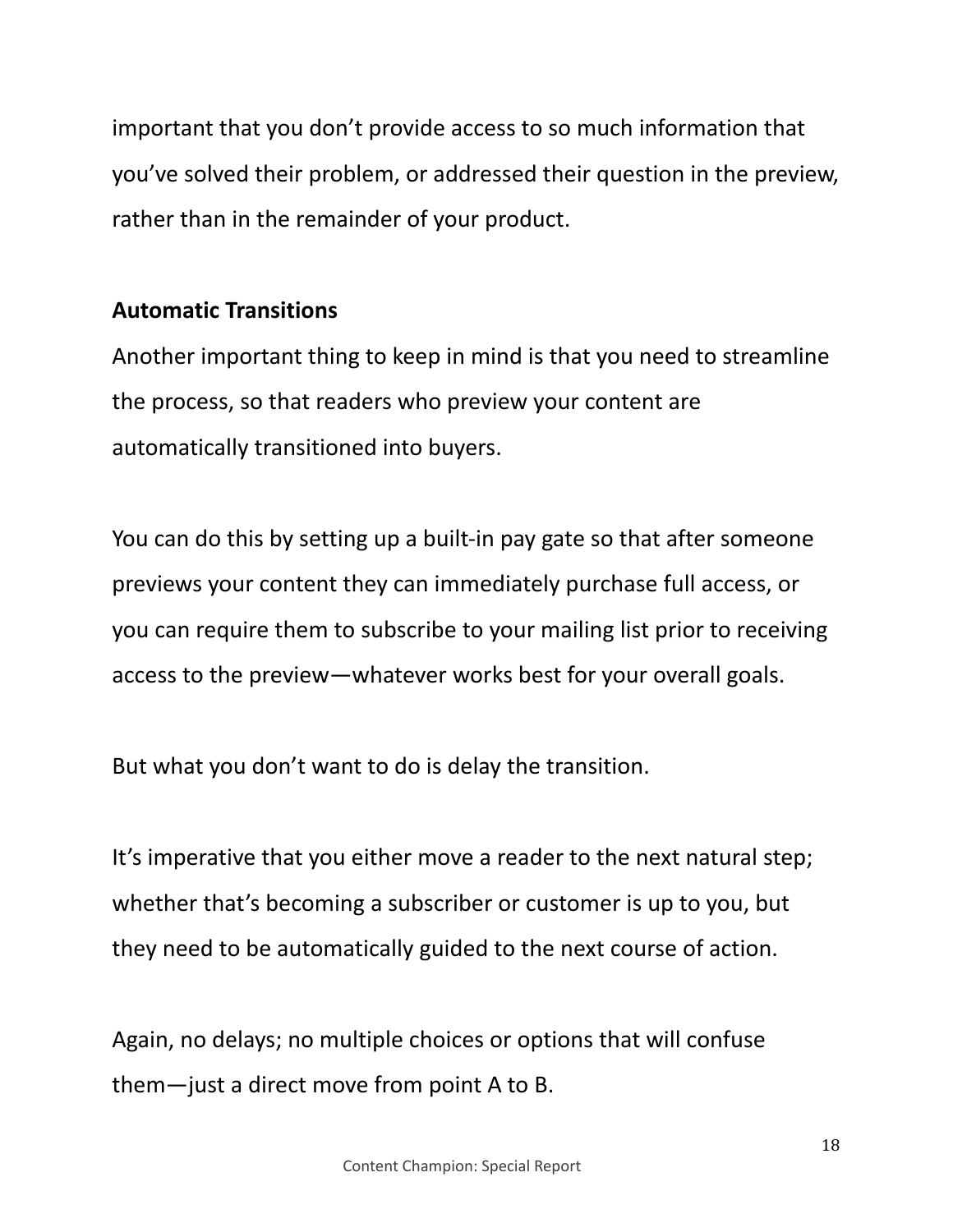You also want to set up your funnel so that once they've transitioned they instantly receive a thank you email that confirms the action and welcomes them into your inner circle.

This is an obvious part of relationship building where you instantly go to work developing and nurturing a connection with your new subscriber or buyer, but it also serves a simple purpose: it signifies that they've completed a step and that they can now gain access to the complete product.

Regardless how you set it up, just remember to provide enough content to capture attention and motivate prospects to take the next step without giving too away should always be your main goal.

And then, automatically transition them so you can convert that reader into a subscriber or buyer instantly.

## **Think Outside the Sale**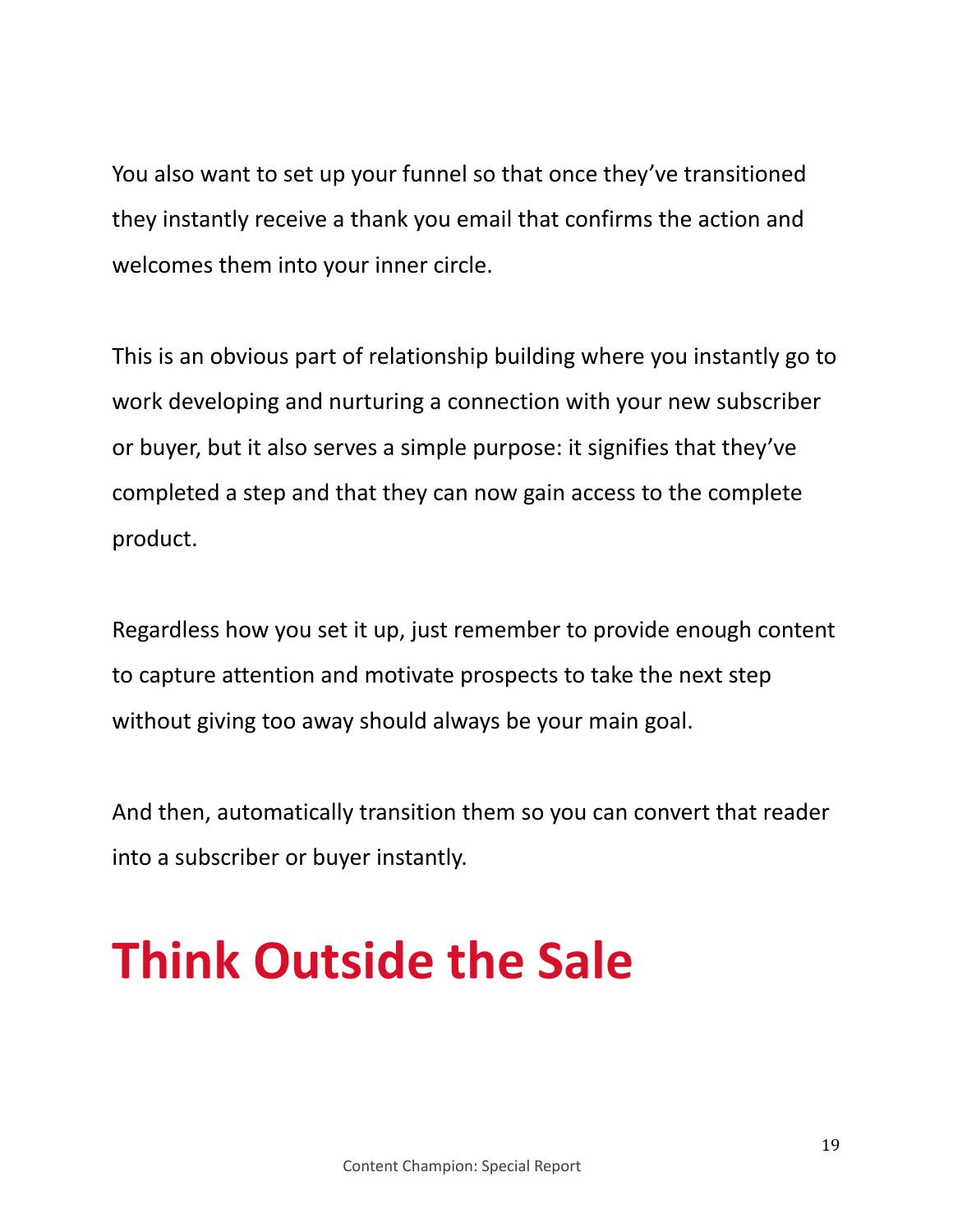Most of us make the mistake of just going directly for the sale. We take our shot, hoping our sales page is convincing enough to turn a visitor into a customer.

If that sales page message fails, we have no safety net; no way to save the sale, much less get another chance to persuade a prospect to take a chance on us.

It's an all or nothing approach—putting all our eggs into one sales copy basket.

*Yikes.*

I don't know about you, but I want to give myself as many chances as possible to seal the deal, and turn a visitor into a subscriber or customer.

Because no matter how great your sales copy may be, it should never be the only thing doing the heavy-lifting in your sales funnel.

If it currently is, it's time to fix it.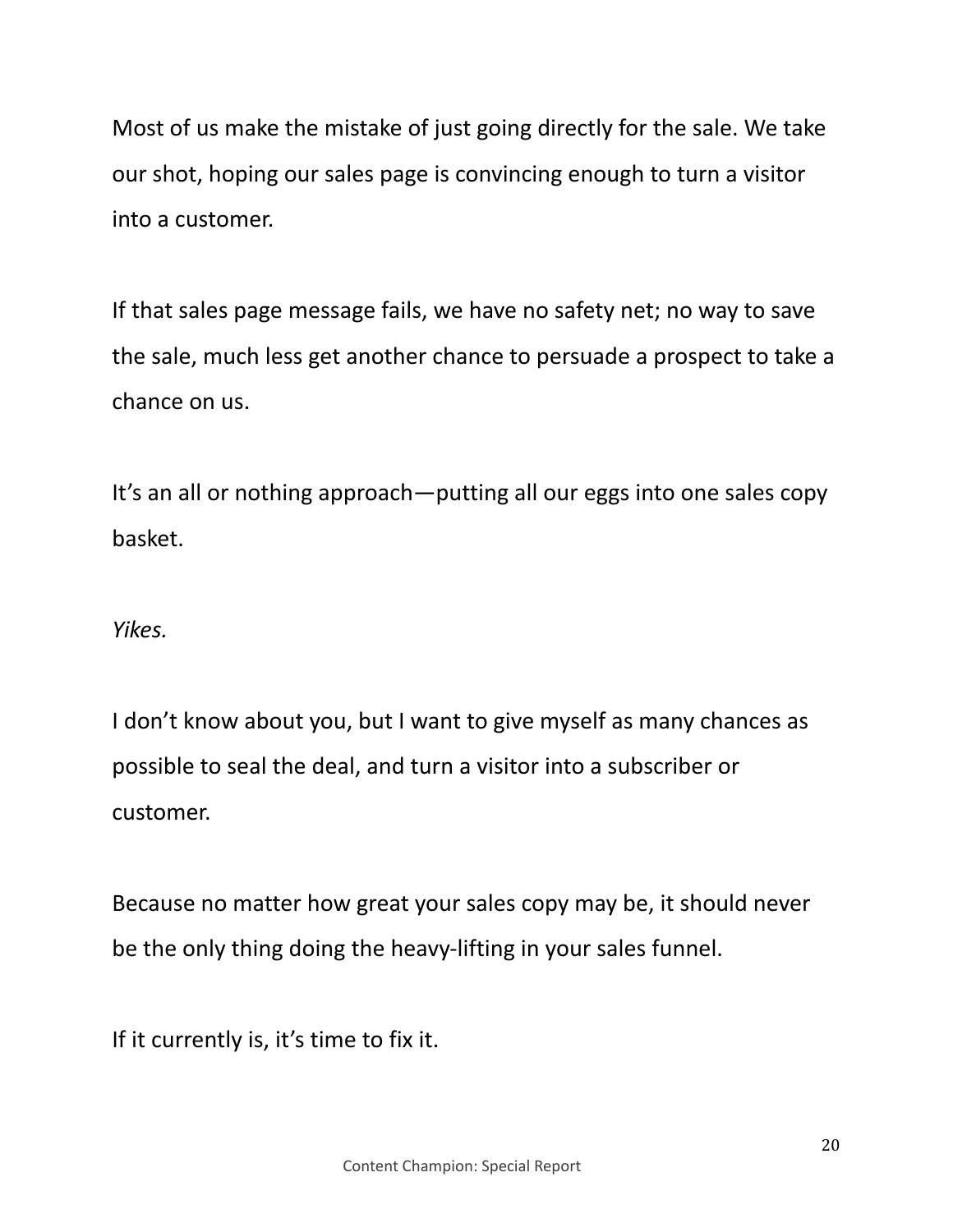You see, the more entry points you create, the better your chances at turning them into a customer or subscriber. Basically, the more ground you'll cover.

So, rather than focus just on a sales page that forces visitors to make an immediate decision whether to purchase from you or not, you warm them up in different ways—giving them more control, which in turn, will motivate them to move forward.

You can do this several ways, but ultimately it usually involves a 3-part system.

1: Free Preview

2: Free Content

3: Sales Page (or sales sequence through an autoresponder)

We've already discussed the incredible power of offering a sneak-peek at your content in a previous chapter. Doing this minimizes concerns, demonstrates clear value, and allows them to judge the quality for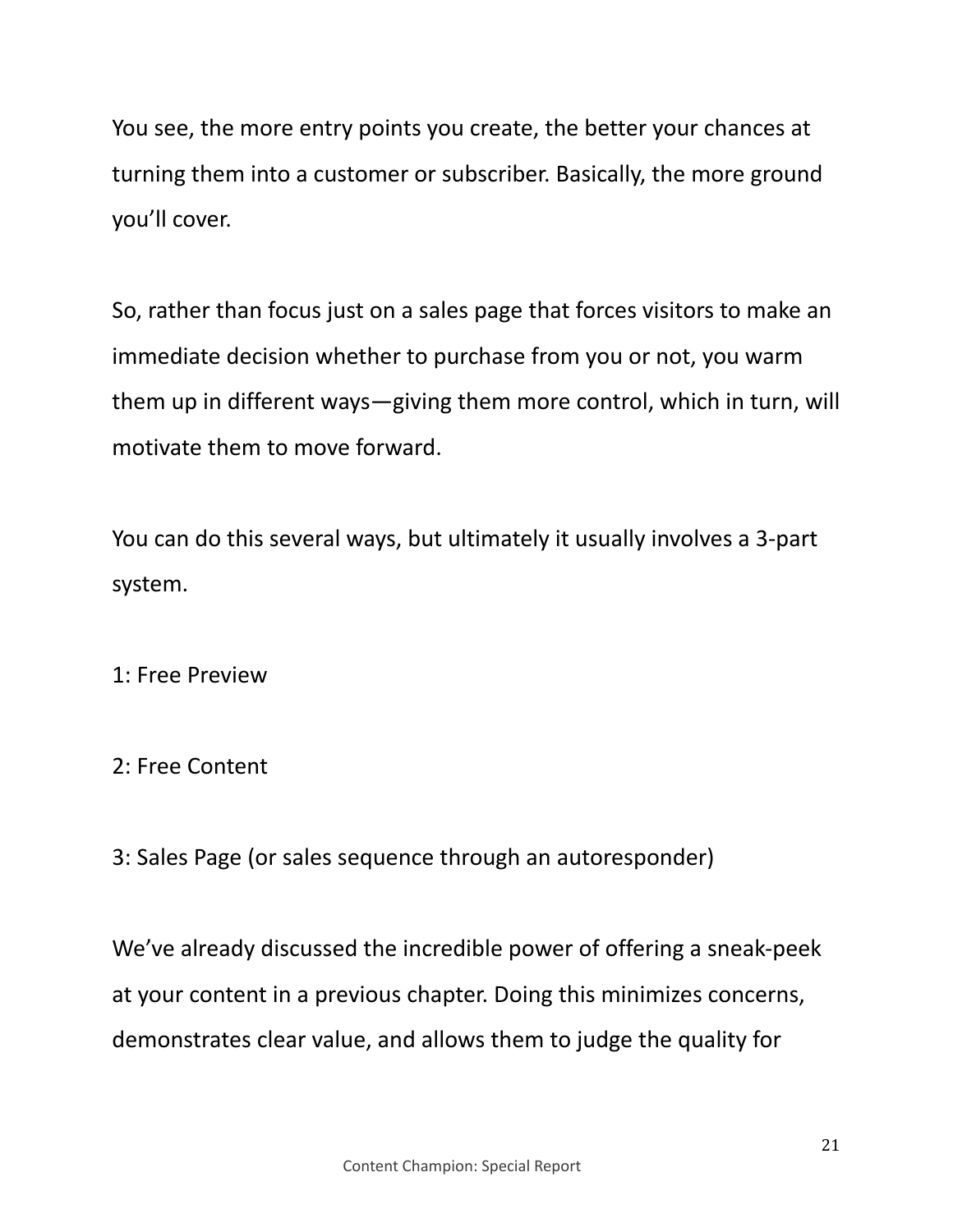themselves before they ever make a commitment to purchase anything from you.

Regarding free content however, you offer this in exchange for a name and email address—likely in the same way you've always built your lists.

Normally, it looks something like this:

- Squeeze page that contains an opt-in form.
- You highlight your incentive offer; such as a free report or video.
- A visitor enters their name and email address, are subscribed to your email list and you now have a new lead.

#### *But what next?*

Many people focus so much on the front-end, (collecting leads), that they fail to work at the one thing that makes this all worthwhile: following up!

Sure, they may send out an introduction or welcome email, but then the only other time they email their subscribers is when they have something to sell.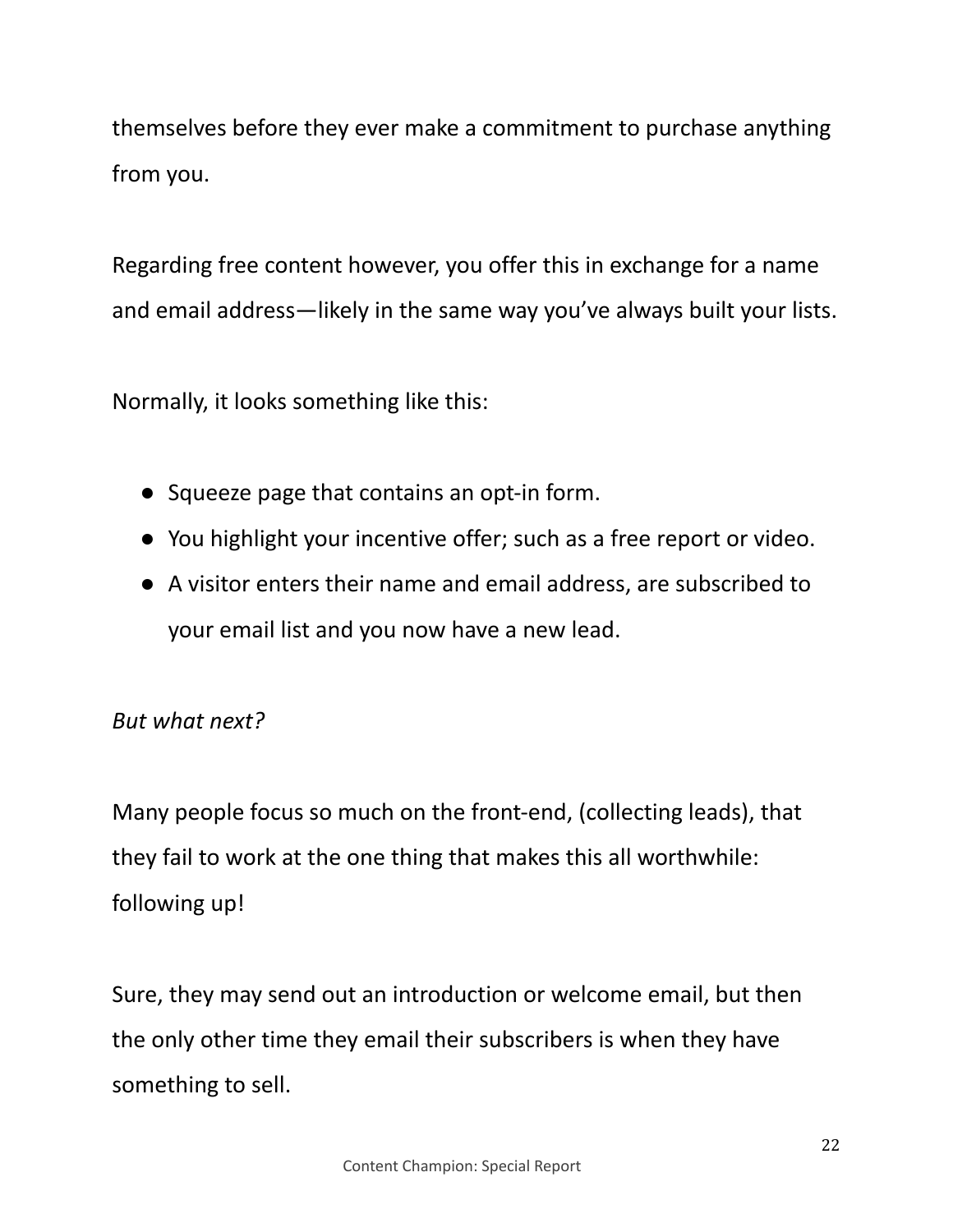These broadcasts can be profitable for sure, but if you really want to cultivate a loyal customer base and maximize open rates so that people are anxious to get the next mailing, you need to go the distance.

In other words, you need to give them a reason to stay on your list!

So, rather than just trading free content for their information one time, you provide a full sequence of free tips and strategies.

They consume this information, you build rapport and trust, and through this free content you guide them towards paid products—solutions to their problems.

It's a win-win. Your list stays red-hot, you are able to build relationships with your subscribers, and you are balancing helping people with free information while consistently working towards maximizing your income.

The key to successfully turning free content into paid customers is to make sure that your information aligns with their main problem or question. To do this you'll want to create a free product that's geared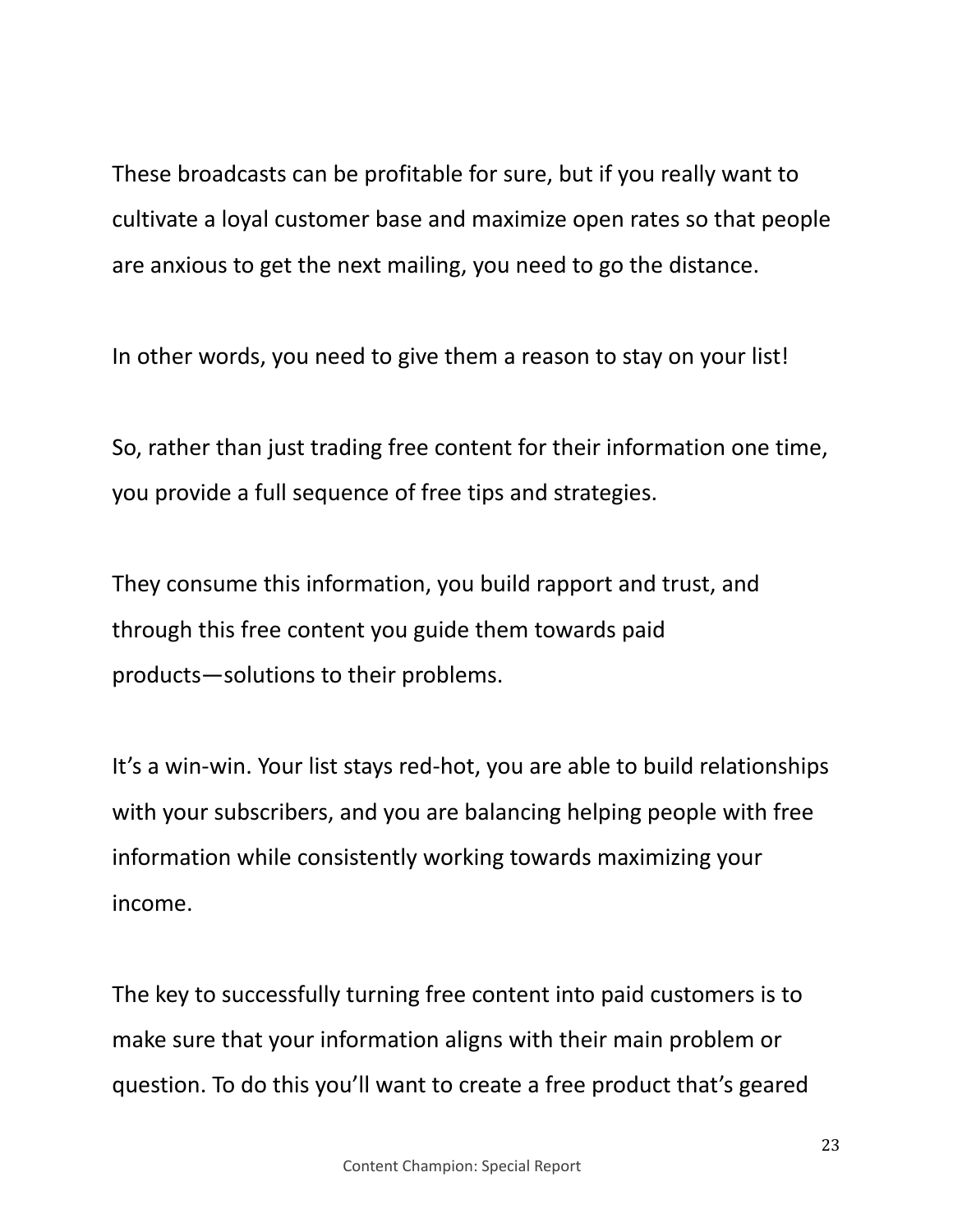towards addressing one main concern in your niche.

Then, you can use a DRM Software to deliver access to this free information, while automatically encouraging readers to join your mailing list.

Once they've subscribed, you can continue to send them new information, either freely available (called ungated access), password protected, or pay gated, where you can charge for access.

By offering different points of entry, you're able to capture sales and subscribers that you otherwise would not if you only provide one way to gain access to your material: through a direct purchase.

Plus, creating various content for different segments of your market, you're also able to meet a potential customer at the place they are at in their journey.

Not everyone is ready to commit to purchasing a product; they need more time, they aren't entirely sure of what they need help with, or perhaps they have too many pre-sale questions that need to be addressed before they are comfortable making a decision.